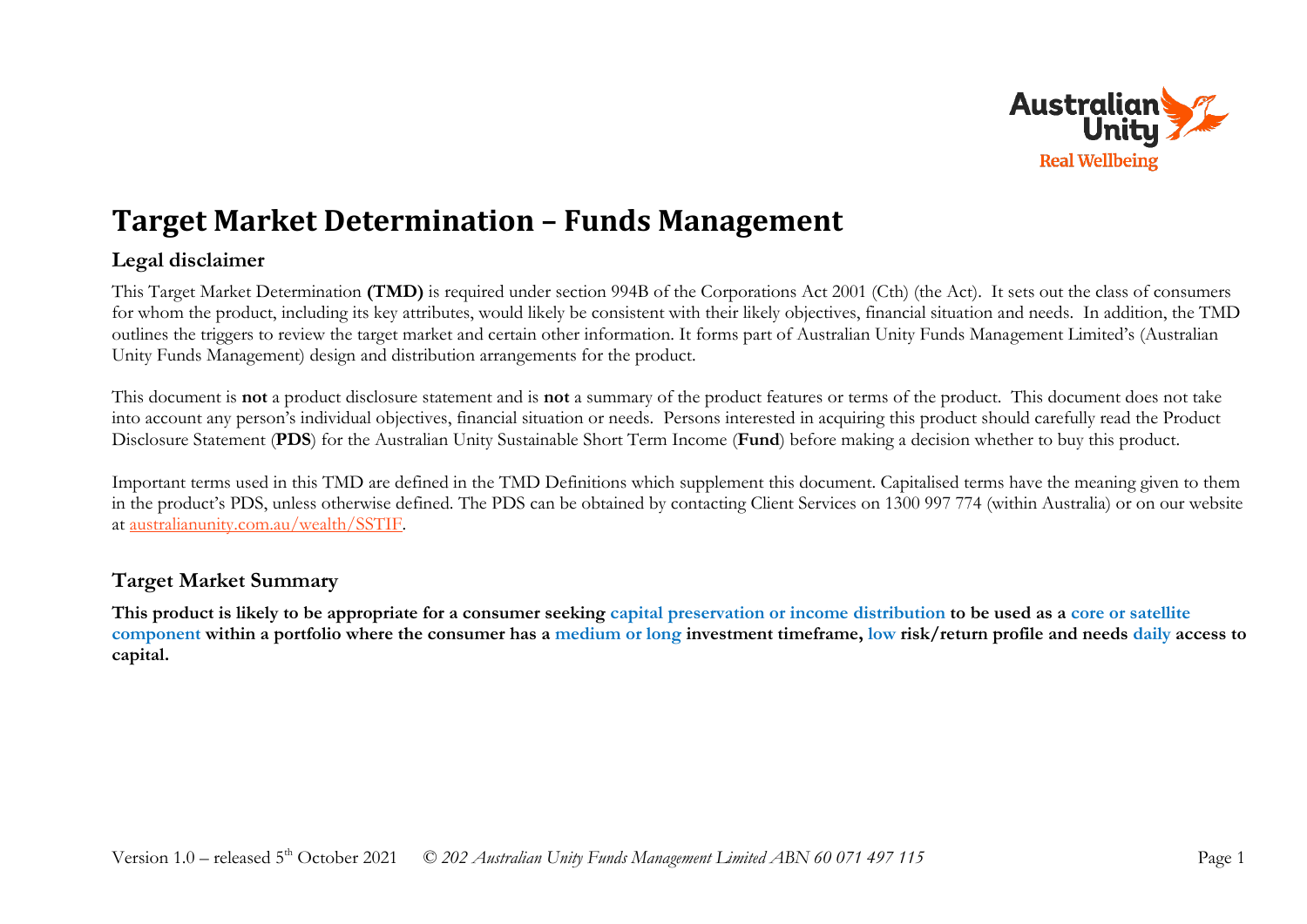### **Fund and Issuer identifiers**

| <b>Issuer</b>      | <b>Australian Unity Funds Management Limited</b>    | <b>ISIN Code</b>              | AU60AUS00791 - Ordinary class |
|--------------------|-----------------------------------------------------|-------------------------------|-------------------------------|
|                    |                                                     |                               | AU60AUS13927 - Retail class   |
| <b>Issuer ABN</b>  | 60 071 497 115                                      | <b>Market Identifier Code</b> | N/A                           |
| <b>Issuer AFSL</b> | 234454                                              | Product Exchange code         | N/A                           |
| Fund               | Australian Unity Sustainable Short Term Income Fund | Date TMD approved             | 5 <sup>th</sup> October 2021  |
| <b>ARSN</b>        | 606 111 166                                         | <b>TMD Version</b>            | 1.0                           |
| <b>APIR Code</b>   | $AUS0079AU - Ordinary class$                        | <b>TMD</b> Status             | Current                       |
|                    | AUS1392AU - Retail class                            |                               |                               |

# **Description of Target Market**

This part is required under section 994B(5)(b) of the Act.

#### **TMD indicator key**

The Consumer Attributes for which the product is likely to be appropriate have been assessed using a red/amber/green rating methodology with appropriate colour coding:

In target market Potentially in target market Not considered in target market

#### **Instructions**

In the tables below, Column 1, Consumer Attributes, indicates a description of the likely objectives, financial situation and needs of the class of consumers that are considering this product. Column 2, TMD indicator, indicates whether a consumer meeting the attribute in column 1 is likely to be in the target market for this product.

Generally, a consumer is unlikely to be in the target market for the product if:

- **one or more** of their Consumer Attributes correspond to a **red** rating, or
- **three or more** of their Consumer Attributes correspond to an **amber** rating.

### **Investment products and diversification**

A consumer (or class of consumer) may intend to hold a product as part of a diversified portfolio (typically with an intended product use of *satellite/small allocation* or *core component*). In such circumstances, the product should be assessed against the consumer's attributes for the relevant portion of the portfolio, rather than the consumer's portfolio as a whole. For example, a consumer may seek to construct a conservative portfolio with a satellite/small allocation to growth assets. In this case, it may be likely that a product with a *High* or *Very High* risk/return profile is consistent with the consumer's objectives for that allocation notwithstanding that the risk/return profile of the consumer as a whole is *Low* or *Medium*. In making this assessment, distributors should consider all features of a product (including its key attributes).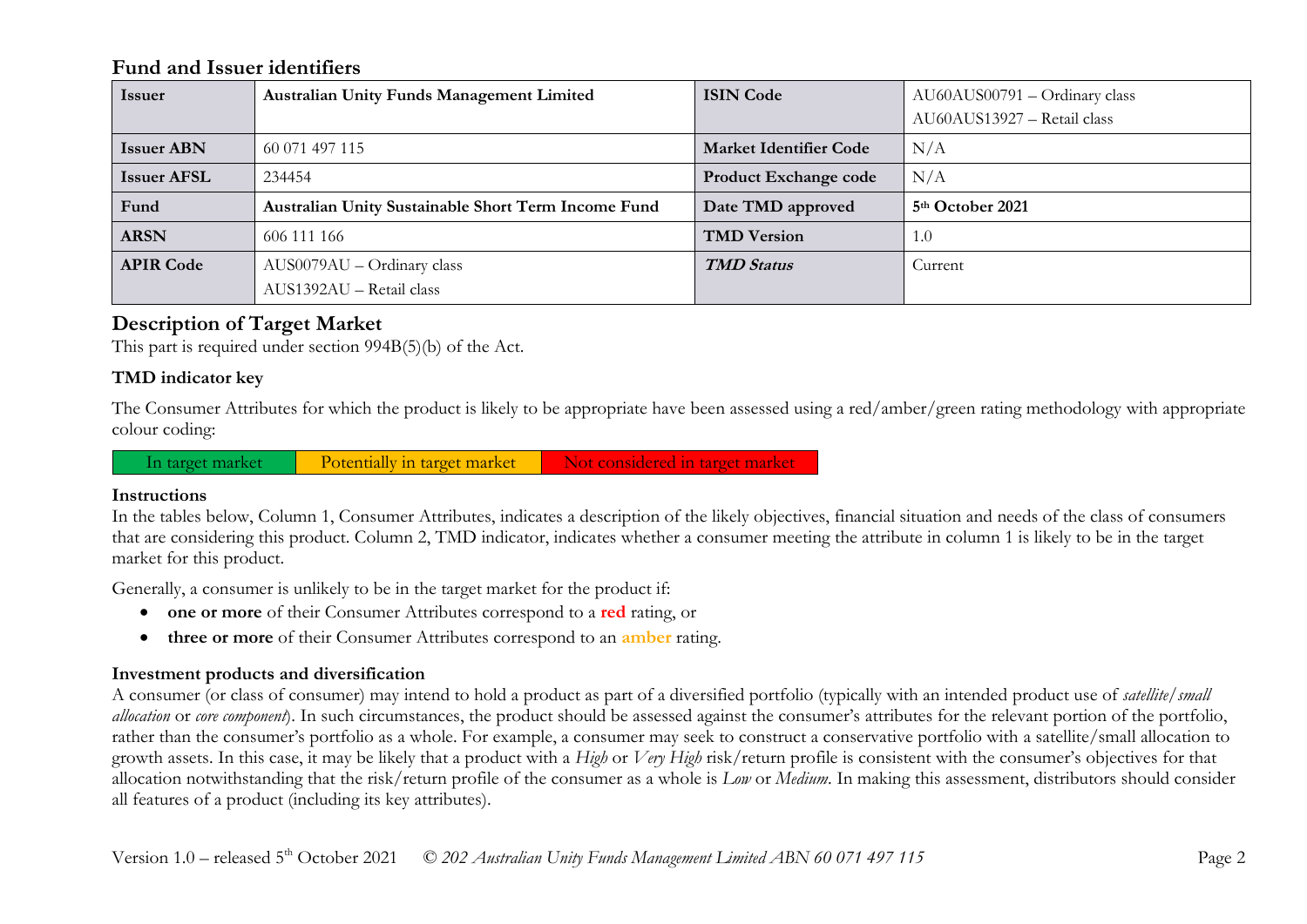| <b>Consumer Attributes</b>                                | <b>TMD</b> Indicator | Product description including key attributes                                                                                                                                                                                                   |  |
|-----------------------------------------------------------|----------------------|------------------------------------------------------------------------------------------------------------------------------------------------------------------------------------------------------------------------------------------------|--|
| Consumer's investment objective                           |                      |                                                                                                                                                                                                                                                |  |
| Capital Growth                                            |                      | The Fund aims to outperform (pre-fees) the Bloomberg Ausbond Bank Bill Index (Index) plus                                                                                                                                                      |  |
| Capital Preservation                                      |                      | $0.6\%$ to 1.0% per annum over rolling three-year periods.                                                                                                                                                                                     |  |
| Capital Guaranteed                                        |                      | Securities considered for the Fund must satisfy criteria documented in the Australian Unity<br>Sustainability Policy maintained by our Sustainability Advisory Committee.                                                                      |  |
| <b>Income Distribution</b>                                |                      | Generally, distributions are paid every month.                                                                                                                                                                                                 |  |
|                                                           |                      | As the Fund aims to distribute on a monthly basis and because the Fund invests in a range of fixed<br>interest securities and cash, the Fund is likely to be appropriate for consumers seeking capital<br>preservation or income distribution. |  |
| Consumer's intended product use (% of Investable Assets)  |                      |                                                                                                                                                                                                                                                |  |
| Solution/Standalone (75-100%)                             |                      | The Fund invests in a combination of short-term money market instruments and medium-term                                                                                                                                                       |  |
| Core Component (25-75%)                                   |                      | floating rate notes with a combination of Australian and on occasion International Fixed interest<br>and cash and cash equivalents.                                                                                                            |  |
| Satellite/small allocation (<25%)                         |                      | As a result of this, the Fund has medium portfolio diversification and is likely to be appropriate as<br>a core or satellite component of a consumer's portfolio.                                                                              |  |
| <b>Consumer's investment timeframe</b>                    |                      |                                                                                                                                                                                                                                                |  |
| Short ( $\leq$ 2 years)                                   |                      | The recommended minimum investment timeframe is greater than 3 years because the Fund aims                                                                                                                                                     |  |
| Medium $(> 2$ years)                                      |                      | to deliver returns over the medium term. The Fund is therefore likely to be appropriate for<br>consumers who have a medium or long investment timeframe.                                                                                       |  |
| Long ( $> 8$ years)                                       |                      |                                                                                                                                                                                                                                                |  |
| Consumer's Risk (ability to bear loss) and Return profile |                      |                                                                                                                                                                                                                                                |  |
| Low                                                       |                      | The Fund aims to outperform (pre-fees) the Index plus 0.6% to 1.0% per annum over rolling                                                                                                                                                      |  |
| Medium                                                    |                      | three-year periods.                                                                                                                                                                                                                            |  |
| High                                                      |                      | Because the Fund is defensive and low risk in nature, the Fund targets a lower return profile and<br>has a lower potential for losses. The Fund is therefore likely to be appropriate for consumers who                                        |  |
| Very High                                                 |                      | have a low risk and return profile.                                                                                                                                                                                                            |  |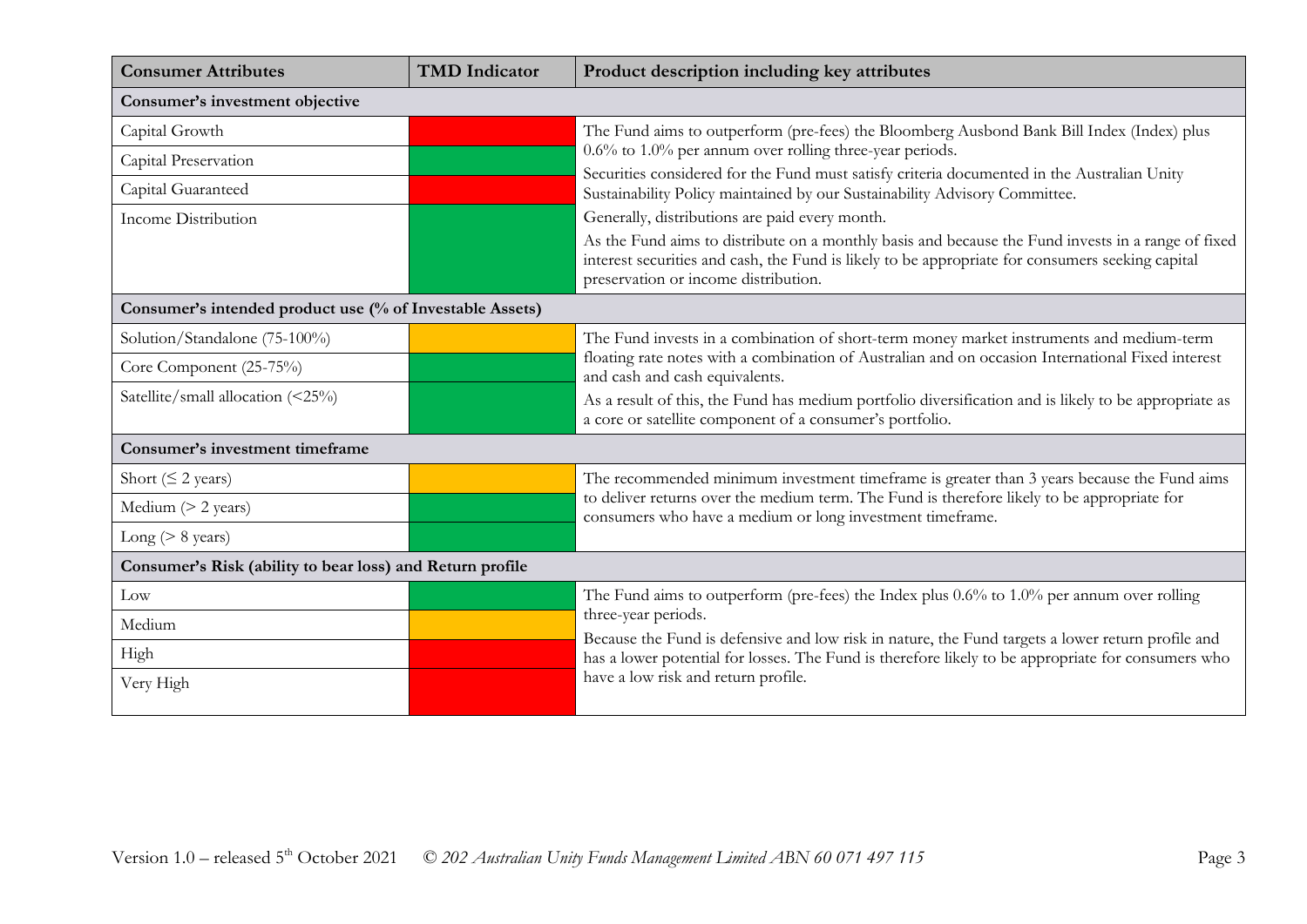| Consumer's need to withdraw money |                                                                                                                                                                                      |  |
|-----------------------------------|--------------------------------------------------------------------------------------------------------------------------------------------------------------------------------------|--|
| Daily                             | Under normal circumstances unit holders can withdraw from the Fund daily by providing a                                                                                              |  |
| Weekly                            | withdrawal request. Withdrawals are generally paid within five business days although, under the<br>constitution for the Fund, we have up to 21 days to satisfy withdrawal requests. |  |
| Monthly                           | The Fund is therefore likely to be appropriate for consumers who need the ability to lodge a                                                                                         |  |
| Quarterly                         | withdrawal request on any business day.                                                                                                                                              |  |
| Annually or longer                | Please refer to the Fund's PDS for information regarding minimum withdrawal amounts.                                                                                                 |  |

## **Appropriateness**

Note: This section is required under RG 274.64–66.

The Issuer has assessed the product and formed the view that the product, including its key attributes, is likely to be consistent with the likely objectives, financial situation and needs of consumers in the target market as described above, as the features of this product in Column 3 of the table above are likely to be suitable for consumers with the attributes identified with a green TMD Indicator in Column 2.

# **Distribution conditions/restrictions**

This part is required under section 994B(5)(c) of the Act.

| <b>Distribution Condition</b>         | <b>Distribution Condition Rationale</b> |
|---------------------------------------|-----------------------------------------|
| There are no distribution conditions. | Not applicable.                         |

| <b>Review triggers</b>                                                                                                                          |  |
|-------------------------------------------------------------------------------------------------------------------------------------------------|--|
| This part is required under section $994B(5)(d)$ of the Act.                                                                                    |  |
| Material change to key attributes, fund investment objective and/or fees.                                                                       |  |
| Material deviation from benchmark / objective over sustained period.                                                                            |  |
| Key attributes have not performed as disclosed by a material degree and for a material period.                                                  |  |
| Determination by the issuer of an ASIC reportable Significant Dealing.                                                                          |  |
| Material or unexpectedly high number of complaints (as defined in section 994A(1) of the Act) about the product or distribution of the product. |  |
| The use of Product Intervention Powers, regulator orders or directions that affects the product.                                                |  |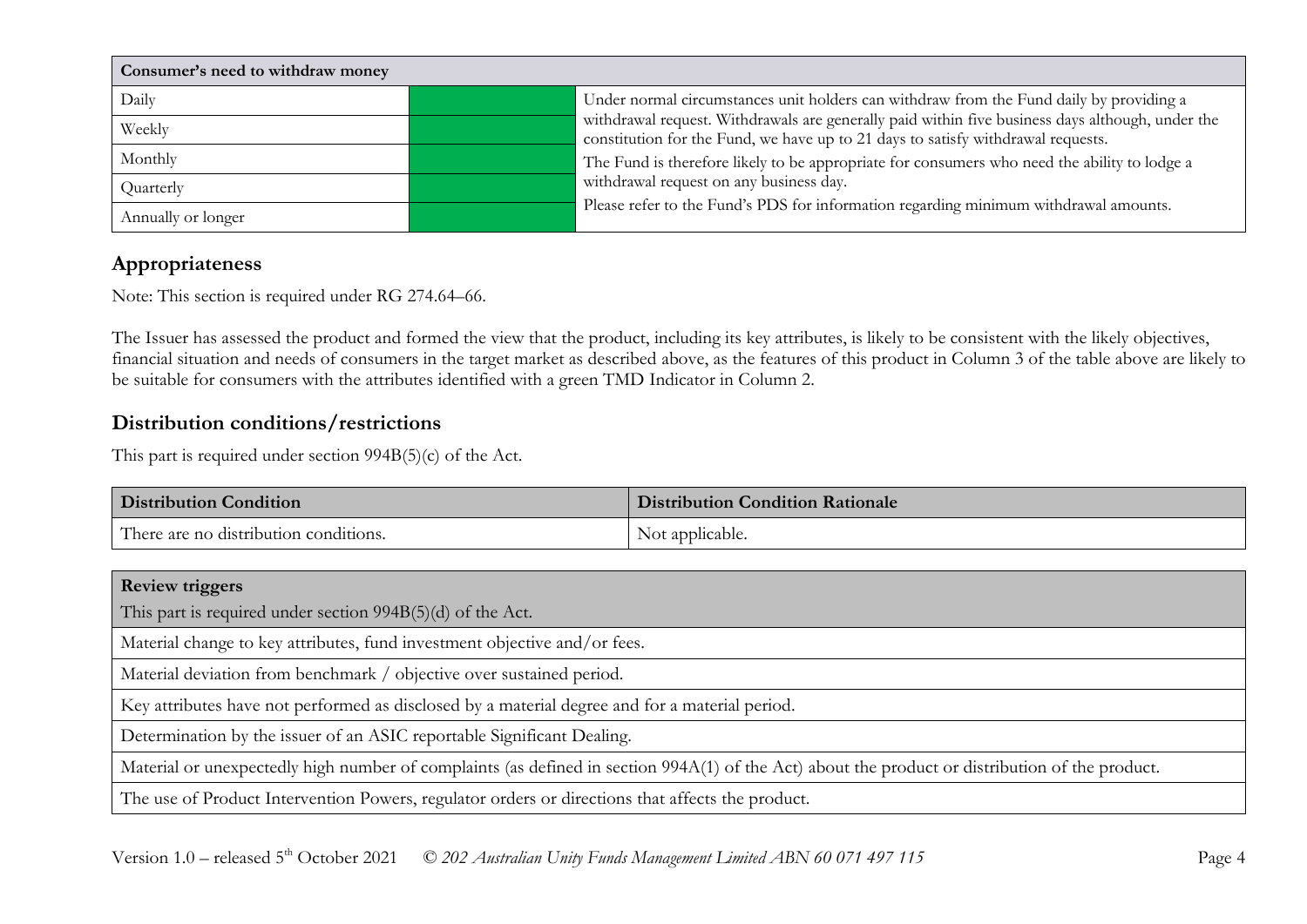| <b>Mandatory review periods</b>                                      |                           |  |
|----------------------------------------------------------------------|---------------------------|--|
| This part is required under section $994B(5)(e)$ and (f) of the Act. |                           |  |
| <b>Review period</b>                                                 | Maximum period for review |  |
| Initial review                                                       | l year and 3 months       |  |
| Subsequent review                                                    | 3 years and 3 months      |  |

#### **Distributor reporting requirements**

This part is required under section 994B(5)(g) and (h) of the Act.

| <b>Reporting requirement</b>                                                                                                                                                                             | <b>Reporting period</b>                                                                                                     | Which distributors this<br>requirement applies to |
|----------------------------------------------------------------------------------------------------------------------------------------------------------------------------------------------------------|-----------------------------------------------------------------------------------------------------------------------------|---------------------------------------------------|
| Complaints (as defined in section 994A(1) of the Act) relating<br>to the product. The distributor should provide all the content<br>of the complaint, having regard to privacy.                          | Within 10 business days the following the end of the<br>calendar quarter.                                                   | All distributors                                  |
| Significant dealing outside of target market, under s994F(6) of<br>the Act.<br>See Definitions for further detail.                                                                                       | As soon as practicable but no later than 10 business days<br>after distributor becomes aware of the significant<br>dealing. | All distributors                                  |
| To the extent a distributor is aware, dealings outside the target<br>market, including reason why acquisition is outside of target<br>market, and whether acquisition occurred under personal<br>advice. | Within 10 business days following the end of the<br>calendar quarter.                                                       | All distributors                                  |

If practicable, distributors should adopt the FSC data standards for reports to the issuer. Distributors must report to Australian Unity Funds Management using the method specified on this website: <https://www.australianunity.com.au/wealth/distributor-complaints>. This link also provides contact details relating to this TMD for Australian Unity Funds Management.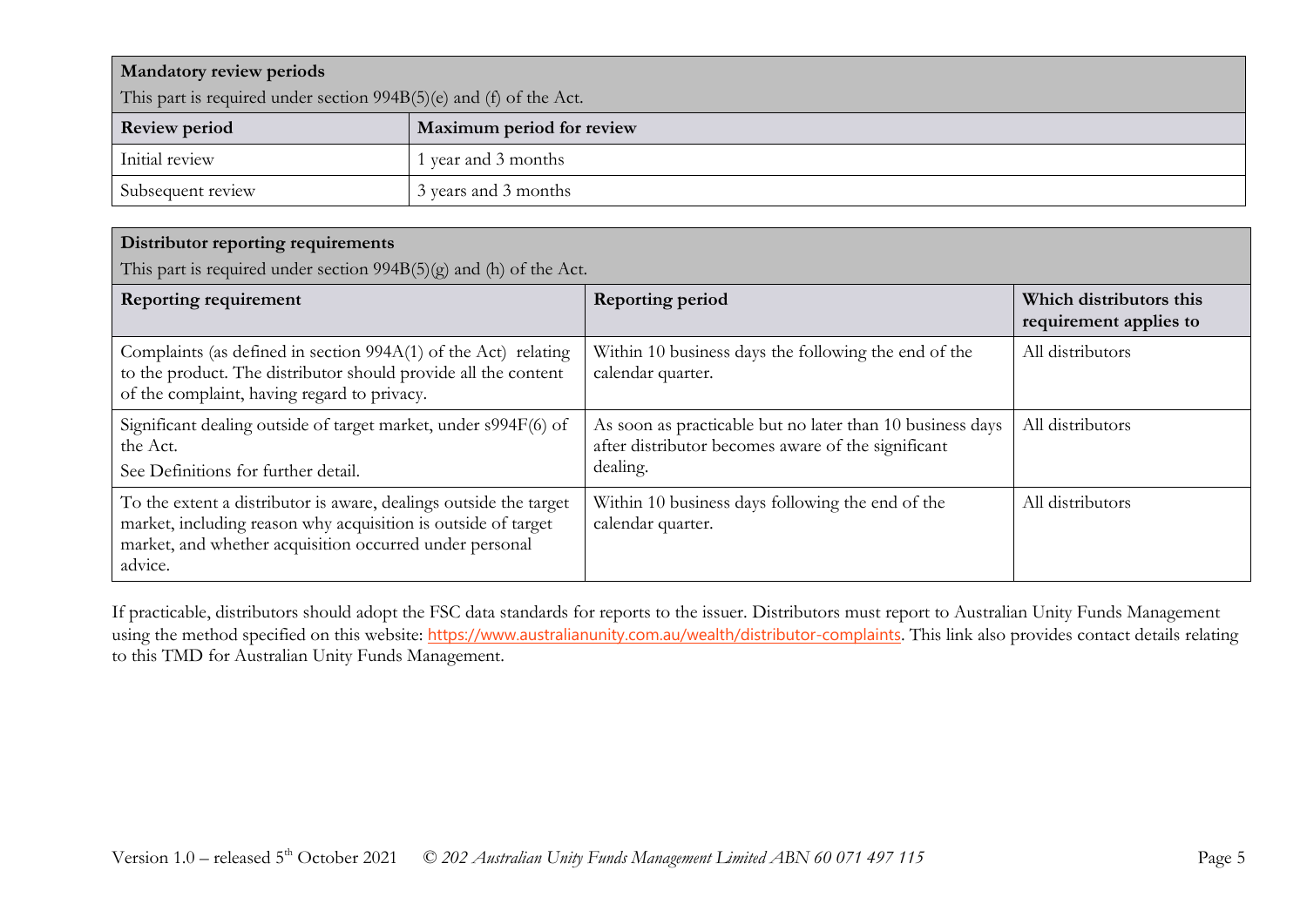# *Copyright & Disclaimer*

This target market determination (TMD) is made by Australian Unity Funds Management Limited ABN 60 071 497 115, AFS Licence No 234454 (Issuer) pursuant to section 994B of the Corporations Act 2001 (Cth). The Issuer is the responsible entity of the Fund and the issuer of interests in the Fund (Product).

This document is not a summary of the Fund or the Product, or the Product Disclosure Statement for the Product (PDS). It does not (and is not intended to) set out a summary of the terms or features of the Product.

This document is intended to provide a record of the Issuer's assessment of the Product, which forms the basis of this TMD. It also details the Product's distribution channel(s) and distribution strategy which must align to this TMD. This document is also used as a basis for the periodic review of the TMD and the Product's suitability for distribution to the identified target market.

This document does not (and is not intended to) provide or constitute financial product advice. The target market described in this TMD is general in nature only and does not make any statement or representation that a particular person is or is not in the target market described in this TMD. This TMD does not take into account the objectives, financial situation and needs of any particular person and the Issuer makes no representation as to whether or not the Fund or the Product is suitable for any particular person.

Prior to making any decision in relation to the Fund or the Product, investors should obtain and consider the PDS, and obtain financial product advice if necessary. This TMD should not be taken by a person to be a substitute for obtaining and considering the PDS or obtaining financial product advice that takes into account the person's objectives, financial situation and needs.

An investment in the Product is subject to investment risk, including delays on the payment of withdrawal proceeds and the loss of income or the principal invested. While any forecasts, estimates and opinions in this material are made on a reasonable basis, actual future results and performance of the Product may differ materially from the forecasts, estimates and opinions set out in this TMD. No guarantee as to the repayment of capital, the performance of the Product or any rate of return described in this TMD is made by the Issuer or any other person.

This material is not intended for distribution to, or use by, any person in any jurisdiction or country where such distribution or use would be contrary to local law or regulation.

The Issuer, and its officers, employees, agents and advisers, believe that the information in this TMD and the sources on which the information is based (which may be sourced from third parties) are correct as at the date of this TMD. While every care has been taken in the preparation of this TMD, no warranty of accuracy or reliability is given and no responsibility for the information is accepted by the Issuer, or its officers, employees, agents or advisers. To the fullest extent permitted under law, the Issuer excludes all liability for information provided in this TMD.

No part of this TMD may be reproduced or distributed in any manner without the prior written permission of the Issuer.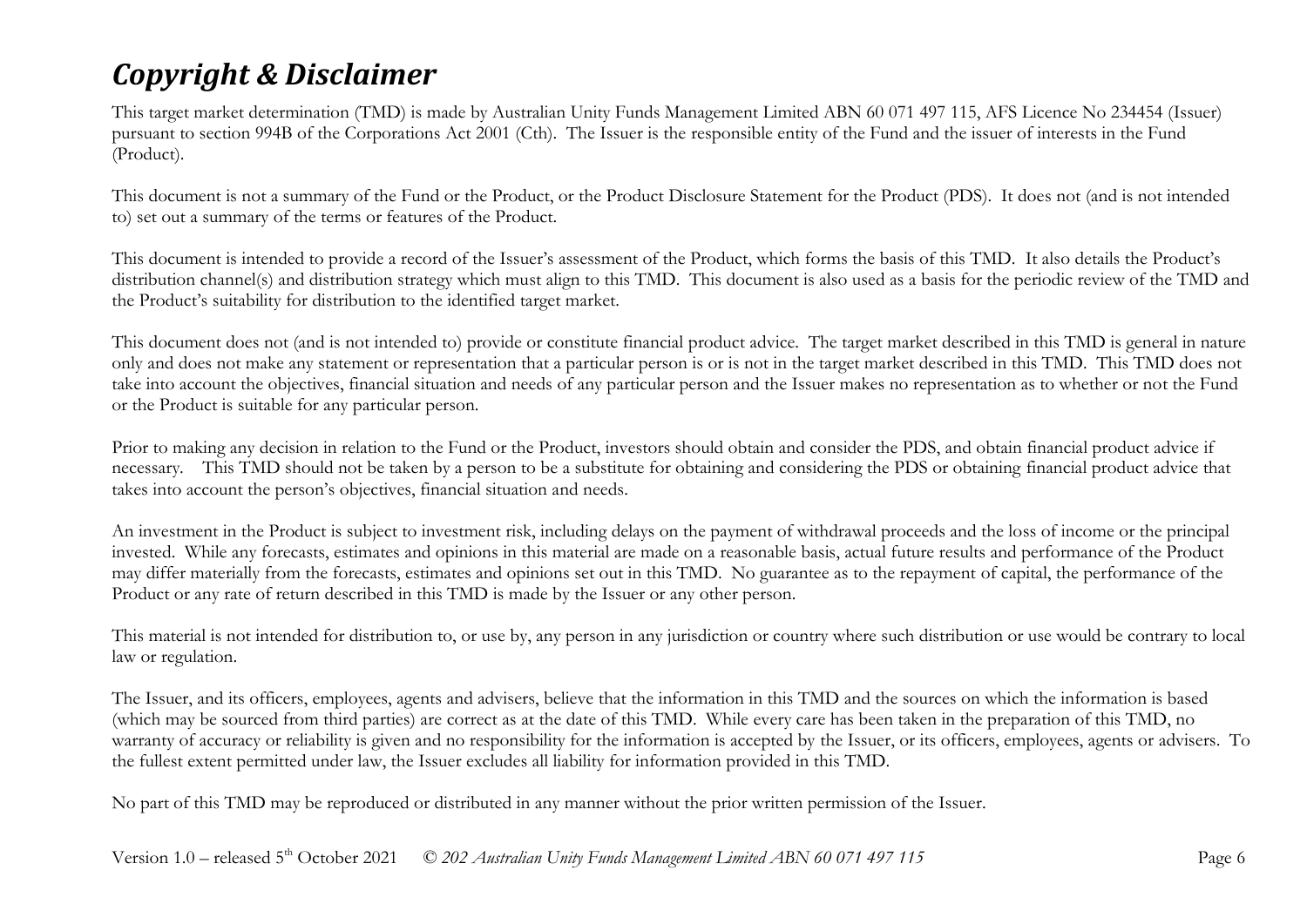# **Definitions**

| Term                                                                                                            | Definition                                                                                                                                                                                                                                                                                                                                      |  |
|-----------------------------------------------------------------------------------------------------------------|-------------------------------------------------------------------------------------------------------------------------------------------------------------------------------------------------------------------------------------------------------------------------------------------------------------------------------------------------|--|
| Consumer's investment objective                                                                                 |                                                                                                                                                                                                                                                                                                                                                 |  |
| Capital Growth                                                                                                  | The consumer seeks to invest in a product designed to generate capital return. The consumer prefers exposure to<br>growth assets (such as shares or property) or otherwise seeks an investment return above the current inflation rate.                                                                                                         |  |
| Capital Preservation                                                                                            | The consumer seeks to invest in a product to reduce volatility and minimise loss in a market down-turn. The<br>consumer prefers exposure to defensive assets (such as cash or fixed income securities) that are generally lower in<br>risk and less volatile than growth investments.                                                           |  |
| Capital Guaranteed                                                                                              | The consumer seeks a guarantee or protection against capital loss whilst still seeking the potential for capital growth<br>(typically gained through a derivative arrangement). The consumer would likely understand the complexities,<br>conditions and risks that are associated with such products.                                          |  |
| Income Distribution                                                                                             | The consumer seeks to invest in a product designed to distribute regular and/or tax-effective income. The consumer<br>prefers exposure to income-generating assets (typically, high dividend-yielding equities, fixed income securities and<br>money market instruments).                                                                       |  |
| Consumer's intended product use (% of Investable Assets)                                                        |                                                                                                                                                                                                                                                                                                                                                 |  |
| Solution/Standalone (75-100%)                                                                                   | The consumer intends to hold the investment as either a part or the majority (up to 100%) of their total <i>investable</i><br>assets (see definition below). The consumer typically prefers exposure to a product with at least High portfolio<br>diversification (see definitions below).                                                      |  |
| Core Component (25-75%)                                                                                         | The consumer intends to hold the investment as a major component, up to 75%, of their total <i>investable assets</i> (see<br>definition below). The consumer typically prefers exposure to a product with at least Medium portfolio diversification<br>(see definitions below).                                                                 |  |
| Satellite (<25%)                                                                                                | The consumer intends to hold the investment as a smaller part of their total portfolio, as an indication it would be<br>suitable for up to 25% of the total <i>investable assets</i> (see definition below). The consumer is likely to be comfortable<br>with exposure to a product with Low portfolio diversification (see definitions below). |  |
| <b>Investable Assets</b>                                                                                        | Those assets that the investor has available for investment, excluding the residential home.                                                                                                                                                                                                                                                    |  |
| Portfolio diversification (for completing the key product attribute section of consumer's intended product use) |                                                                                                                                                                                                                                                                                                                                                 |  |
| Low                                                                                                             | Single asset class, single country, low or moderate holdings of securities - e.g. high conviction Aussie equities.                                                                                                                                                                                                                              |  |
| Medium                                                                                                          | 1-2 asset classes, single country, broad exposure within asset class, e.g. Aussie equities "All Ords".                                                                                                                                                                                                                                          |  |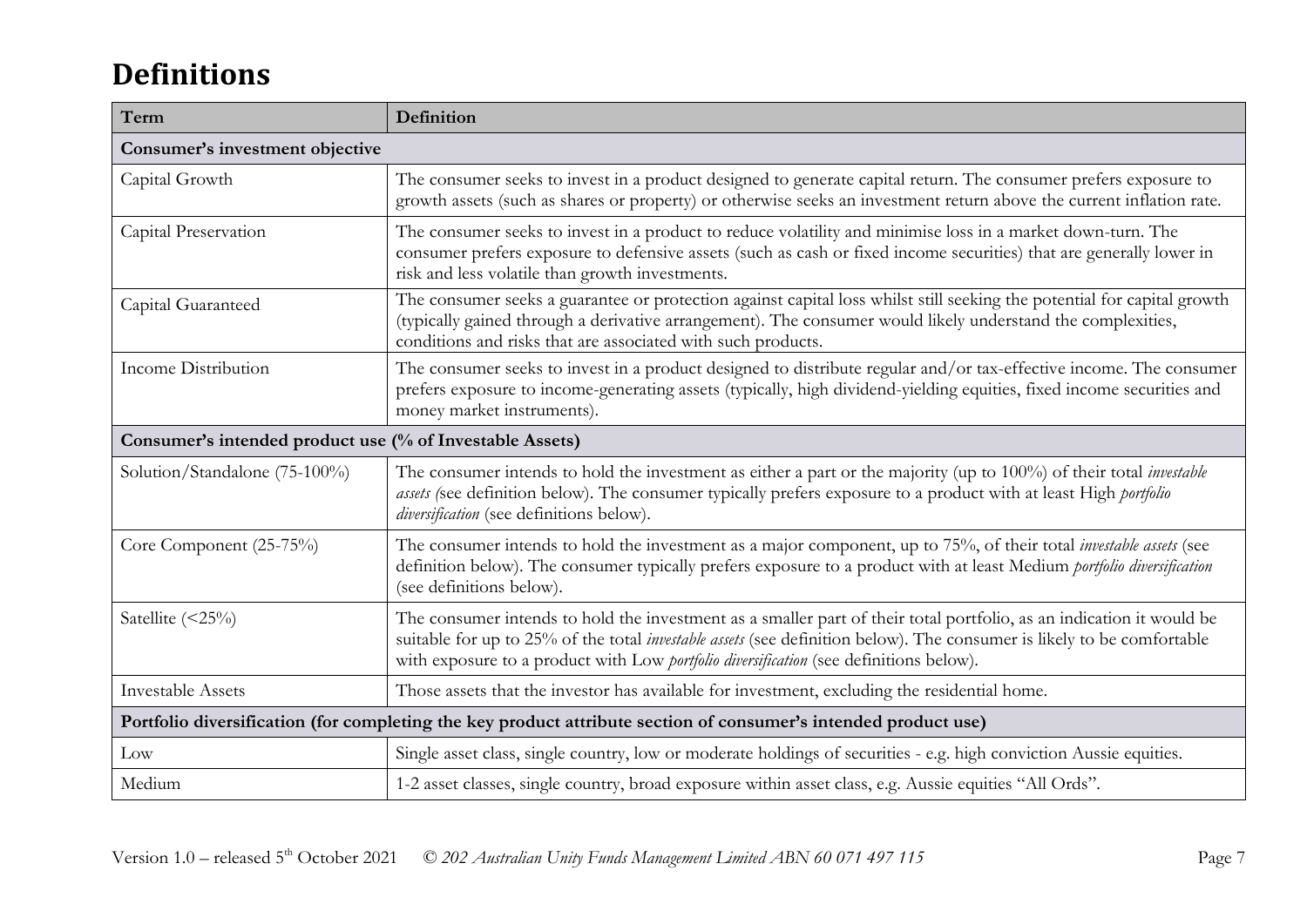| Term                                     | <b>Definition</b>                                                                                                                                                                    |  |
|------------------------------------------|--------------------------------------------------------------------------------------------------------------------------------------------------------------------------------------|--|
| High                                     | Highly diversified across either asset classes, countries or investment managers, e.g. Australian multi-manager<br>balanced fund or global multi-asset product (or global equities). |  |
| Consumer's intended investment timeframe |                                                                                                                                                                                      |  |
| Short ( $\leq$ 2 years)                  | The consumer has a short investment timeframe and may wish to redeem within two years.                                                                                               |  |
| Medium $(> 2 \text{ years})$             | The consumer has a medium investment timeframe and is unlikely to redeem within two years.                                                                                           |  |
| Long ( $> 8$ years)                      | The consumer has a long investment timeframe and is unlikely to redeem within eight years.                                                                                           |  |

#### **Consumer's Risk (ability to bear loss) and Return profile**

Issuers should undertake a comprehensive risk assessment for each product. The FSC recommends adoption of the Standard Risk Measure (**SRM**) to calculate the likely number of negative annual returns over a 20 year period, using the guidance and methodology outlined in the **[Standard Risk Measure](https://protect-eu.mimecast.com/s/pqPaCwVNmtGRQpvMFVpVgu?domain=urldefense.com)  [Guidance Paper For Trustees](https://protect-eu.mimecast.com/s/pqPaCwVNmtGRQpvMFVpVgu?domain=urldefense.com)**. SRM is not a complete assessment of risk and potential loss. For example, it does not detail important issues such as the potential size of a negative return or that a positive return could still be less than a consumer requires to meet their investment objectives/needs. Issuers may wish to supplement the SRM methodology by also considering other risk factors. For example, some products may use leverage, derivatives or short selling, may have liquidity or withdrawal limitations, or otherwise may have a complex structure or increased investment risks, which should be documented together with the SRM to substantiate the product risk rating.

A consumer's desired product return profile would generally take into account the impact of fees, costs and taxes.

| Low       | <u>rome woma generally amento account the impact of recog coold and allow</u><br>The consumer is conservative or low risk in nature, seeks to minimise potential losses (e.g. has the ability to bear up<br>to 1 negative return over a 20 year period (SRM 1 to 2)) and is comfortable with a low target return profile.<br>Consumer typically prefers defensive assets such as cash and fixed income. |
|-----------|---------------------------------------------------------------------------------------------------------------------------------------------------------------------------------------------------------------------------------------------------------------------------------------------------------------------------------------------------------------------------------------------------------|
| Medium    | The consumer is moderate or medium risk in nature, seeking to minimise potential losses (e.g. has the ability to bear<br>up to 4 negative returns over a 20 year period (SRM 3 to 5)) and comfortable with a moderate target return profile.                                                                                                                                                            |
|           | Consumer typically prefers a balance of growth assets such as shares, property and alternative assets and defensive<br>assets such as cash and fixed income.                                                                                                                                                                                                                                            |
| High      | The consumer is higher risk in nature and can accept higher potential losses (e.g. has the ability to bear up to 6<br>negative returns over a 20 year period (SRM 6)) in order to target a higher target return profile.                                                                                                                                                                                |
|           | Consumer typically prefers predominantly growth assets such as shares, property and alternative assets with only a<br>smaller or moderate holding in defensive assets such as cash and fixed income.                                                                                                                                                                                                    |
| Very high | The consumer has a more aggressive or very high risk appetite, seeks to maximise returns and can accept higher<br>potential losses (e.g. has the ability to bear 6 or more negative returns over a 20 year period (SRM 7) and possibly<br>other risk factors, such as leverage).                                                                                                                        |
|           | Consumer typically prefers growth assets such as shares, property and alternative assets.                                                                                                                                                                                                                                                                                                               |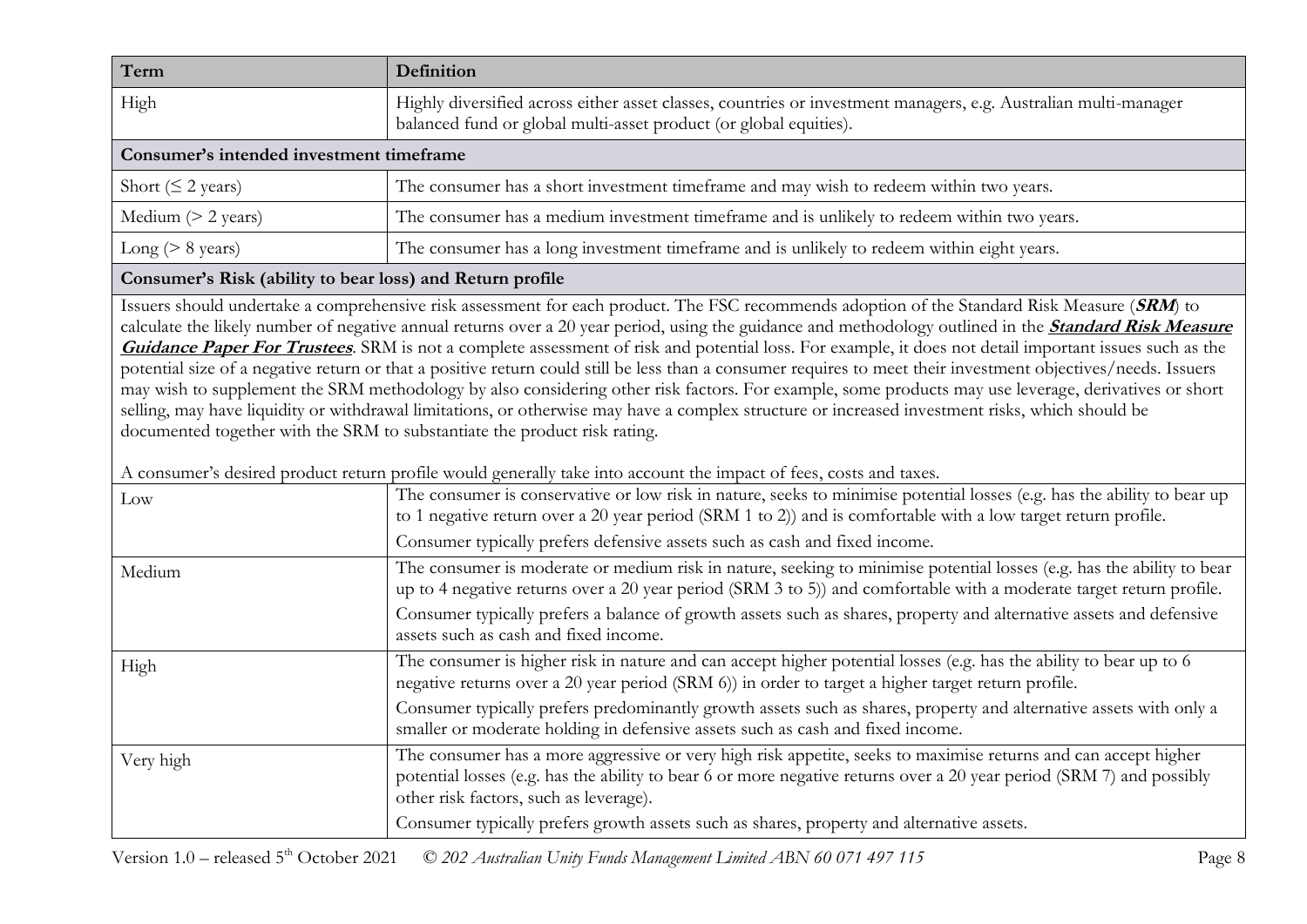| Consumer's need to withdraw money                                                                                                                                                                                                                                                                                                                                                                                                                                                       |
|-----------------------------------------------------------------------------------------------------------------------------------------------------------------------------------------------------------------------------------------------------------------------------------------------------------------------------------------------------------------------------------------------------------------------------------------------------------------------------------------|
|                                                                                                                                                                                                                                                                                                                                                                                                                                                                                         |
| Issuers should consider in the first instance the redemption request frequency under ordinary circumstances. However, the redemption request frequency<br>is not the only consideration when determining the ability to meet the investor's requirement to access capital. To the extent that the liquidity of the<br>underlying investments or possible liquidity constraints (e.g. ability to stagger or delay redemptions) could impact this, this is to be taken into consideration |
| The consumer seeks to invest in a product which permits redemption requests at this frequency under ordinary<br>circumstances and the issuer is typically able to meet that request within a reasonable period.                                                                                                                                                                                                                                                                         |
|                                                                                                                                                                                                                                                                                                                                                                                                                                                                                         |
| Section 994F(6) of the Act requires distributors to notify the issuer if they become aware of a significant dealing in<br>the product that is not consistent with the TMD. Neither the Act nor ASIC defines when a dealing is 'significant'<br>and distributors have discretion to apply its ordinary meaning.                                                                                                                                                                          |
| The issuer will rely on notifications of significant dealings to monitor and review the product, this TMD, and its<br>distribution strategy, and to meet its own obligation to report significant dealings to ASIC.                                                                                                                                                                                                                                                                     |
| Dealings outside this TMD may be significant because:<br>they represent a material proportion of the overall distribution conduct carried out by the distributor in<br>$\bullet$<br>relation to the product, or                                                                                                                                                                                                                                                                         |
| they constitute an individual transaction which has resulted in, or will or is likely to result in, significant<br>detriment to the consumer (or class of consumer).                                                                                                                                                                                                                                                                                                                    |
| In each case, the distributor should have regard to:                                                                                                                                                                                                                                                                                                                                                                                                                                    |
| the nature and risk profile of the product (which may be indicated by the product's risk rating or withdrawal<br>$\bullet$<br>timeframes),                                                                                                                                                                                                                                                                                                                                              |
| the actual or potential harm to a consumer (which may be indicated by the value of the consumer's<br>investment, their intended product use or their ability to bear loss), and                                                                                                                                                                                                                                                                                                         |
| the nature and extent of the inconsistency of distribution with the TMD (which may be indicated by the<br>$\bullet$<br>number of red or amber ratings attributed to the consumer).                                                                                                                                                                                                                                                                                                      |
| Objectively, a distributor may consider a dealing (or group of dealings) outside the TMD to be significant if:                                                                                                                                                                                                                                                                                                                                                                          |
| it constitutes more than half of the distributor's total retail product distribution conduct in relation to the<br>$\bullet$<br>product over the reporting period,<br>the consumer's intended product use is Solution / Standalone, or                                                                                                                                                                                                                                                  |
|                                                                                                                                                                                                                                                                                                                                                                                                                                                                                         |